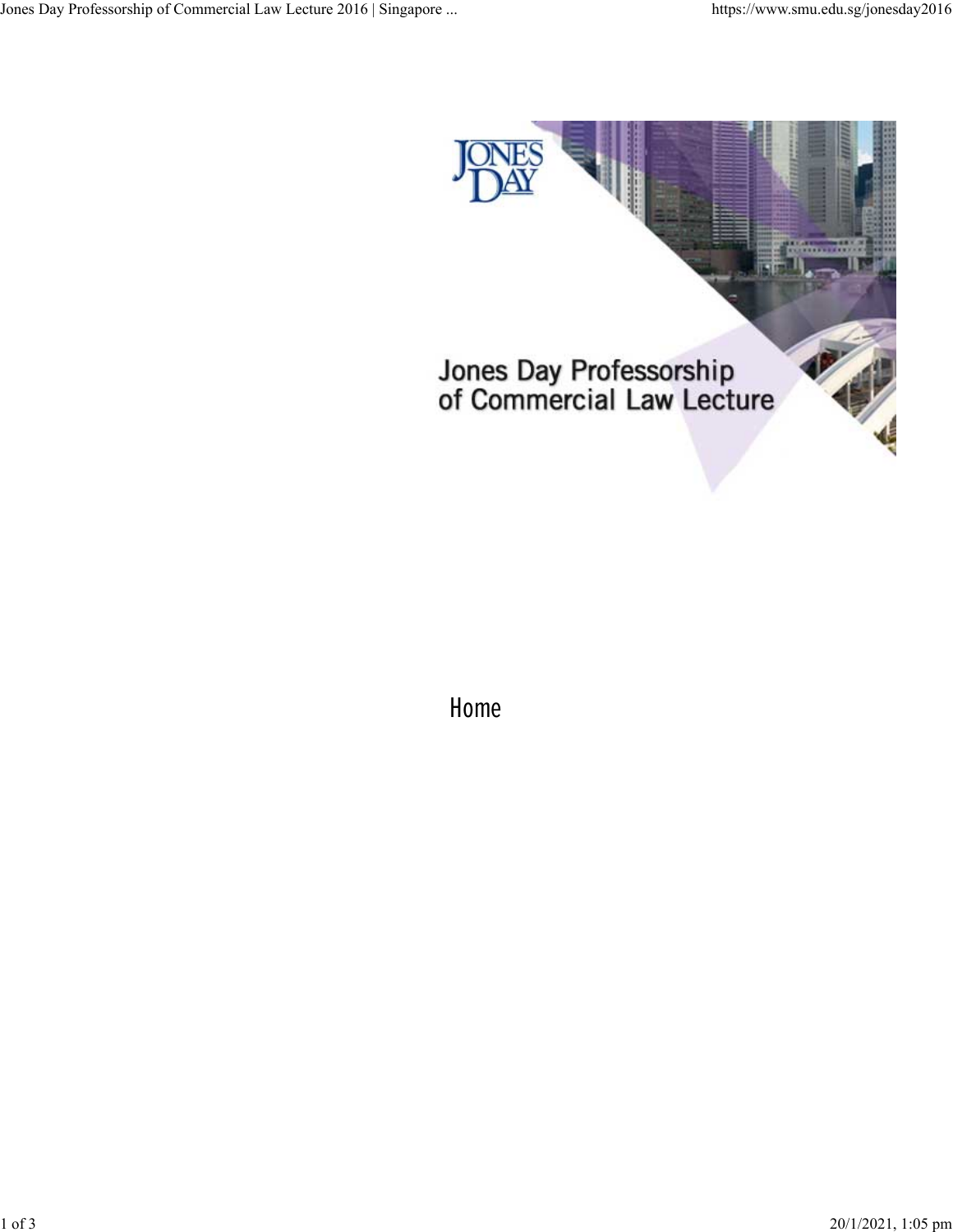# TAMING THE MACHINE? LIABILITY & RESPONSIBILITY FOR MACHINE LEARNING TECHNOLOGY

10 November 2016, Thursday

5.00pm - 6.30pm

(Registration starts at 4.30pm)

### **Speaker**

**Professor Chris Reed**

Jones Day Professor of Commercial Law

#### **Commentary by Elizabeth Cole**

Partner, Jones Day Singapore

#### **Venue**

Singapore Management University

Mochtar Riady Auditorium

Administration Building, Level 5

81 Victoria Street

Singapore 188065

#### **Dress Code**

Business Attire

#### **Free Admission**

Please register here

\* This event is opened to our donors, law firms, Supreme / State Courts, Law Academics & Students as well as invited guests

| <b>Public CPD Points</b> | 1.5 points                            |
|--------------------------|---------------------------------------|
| <b>Practice Area</b>     | Contemporary issues in legal practice |
| <b>Training Category</b> | Intermediate                          |

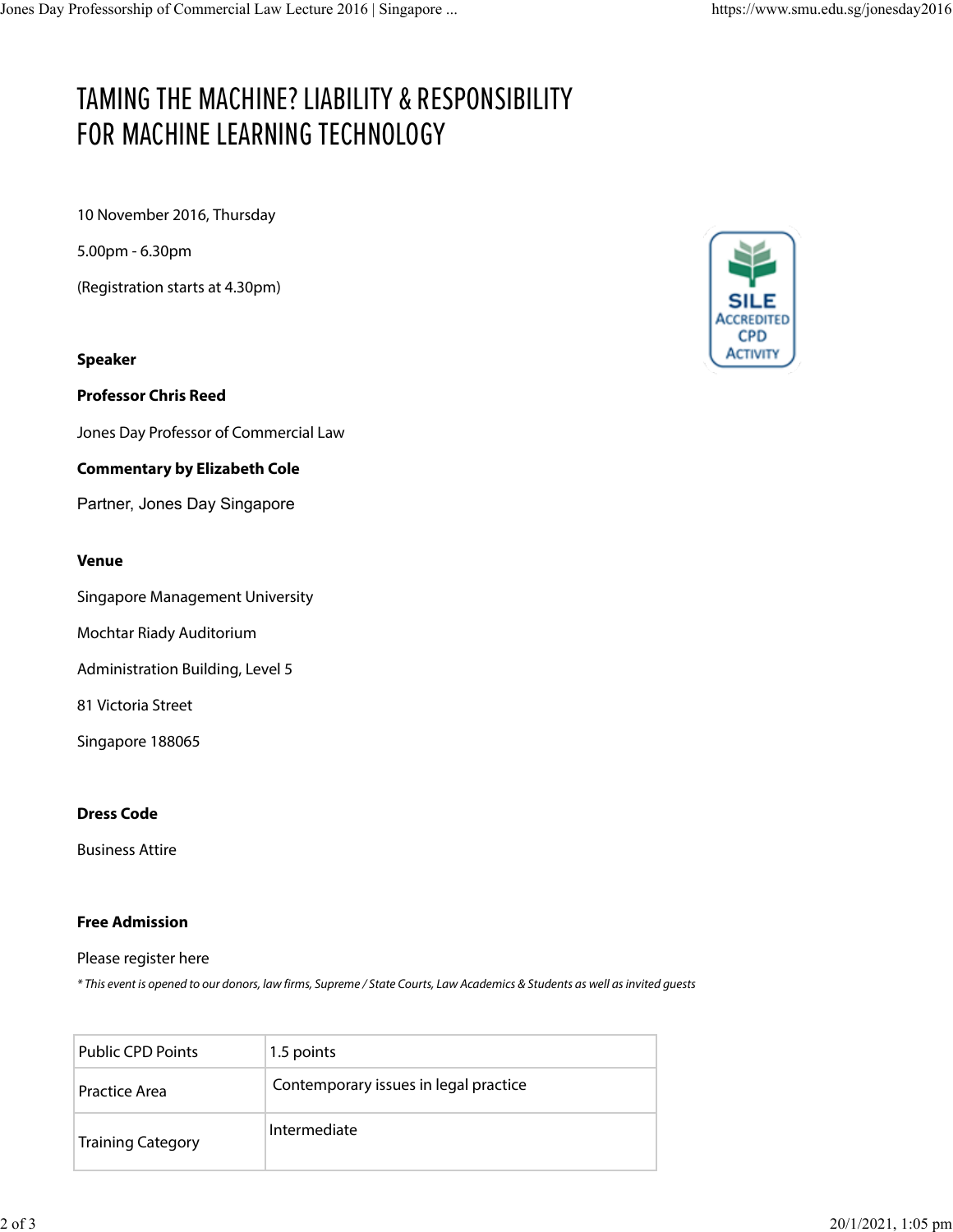This programme is an Accredited CPD Activity under the SILE's CPD Scheme. Participants who wish to claim CPD Points are reminded that they must comply strictly with the Attendance Policy set out in the CPD Guidelines. This includes signing-in on arrival and signing-out at the conclusion of the activity in the manner required by the organiser, and not being absent from the entire activity for more than 15 minutes. Participants who do not comply with the Attendance Policy will not be able to obtain CPD Points for attending the activity. Please refer to http://www.silecpdcentre.sg for more information.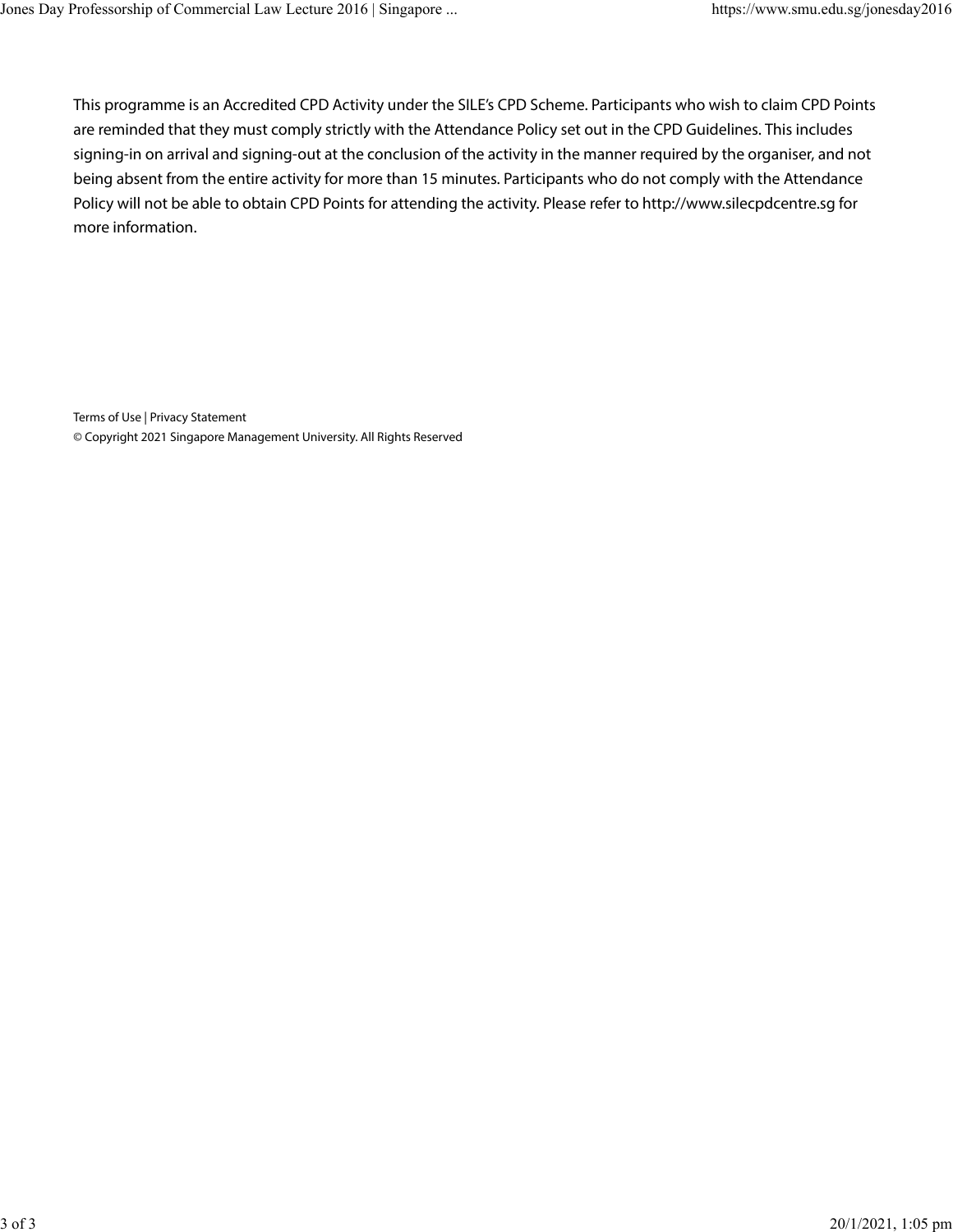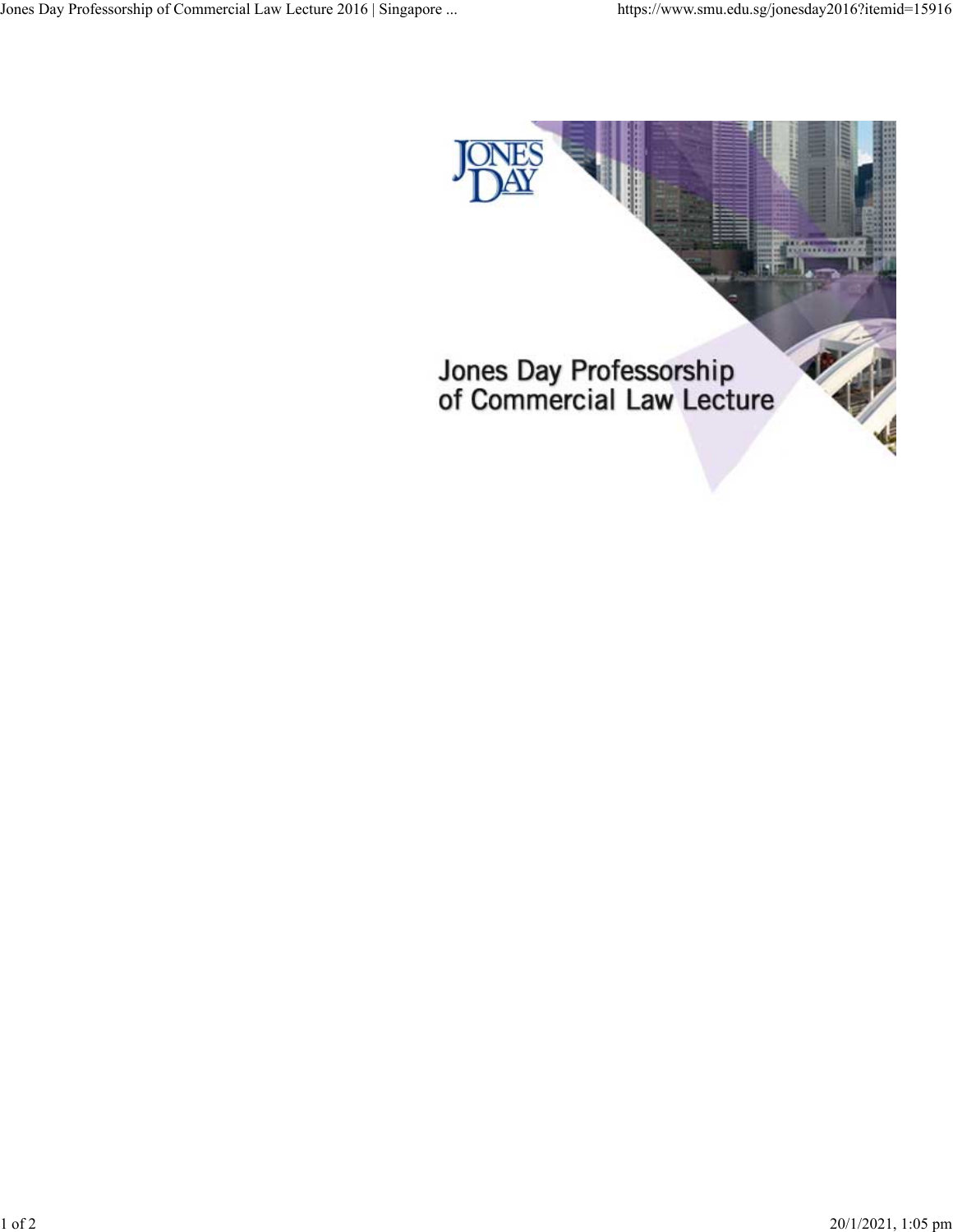## About the Jones Day Professorship of Commercial Law

The global law firm Jones Day, through its non-profit foundation funded by donations from attorneys and staff, made a donation to Singapore Management University (SMU) of US\$500,000 to establish the Jones Day Professorship of Commercial Law for a term of seven years.

The Jones Day Foundation plays an integral role in implementing pro bono initiatives globally, an achievement which is only possible through the donation of both time and resources from lawyers and staff. Each Jones Day office has a designated partner-in-charge of pro bono to further develop the reach of activities and encourage participation firmwide. The full-time, firm-wide partner-in-charge of pro bono, oversees and directs pro bono efforts worldwide.

The donation exemplifies Jones Day's commitment to Singapore and the Asia Pacific region, which are an integral part of Jones Day's Asian presence. The appointment follows the establishment of the Jones Day Chair Professorship for Globalization and Rule of Law at Peking University, China in May 2012.

The donation is the largest gift received by SMU from a law firm and will facilitate increased focus on the development of Commercial Law in Singapore, a market which is in continuous development and increasingly plays a global role as a hub for legal services to both regional and international clients in Asia.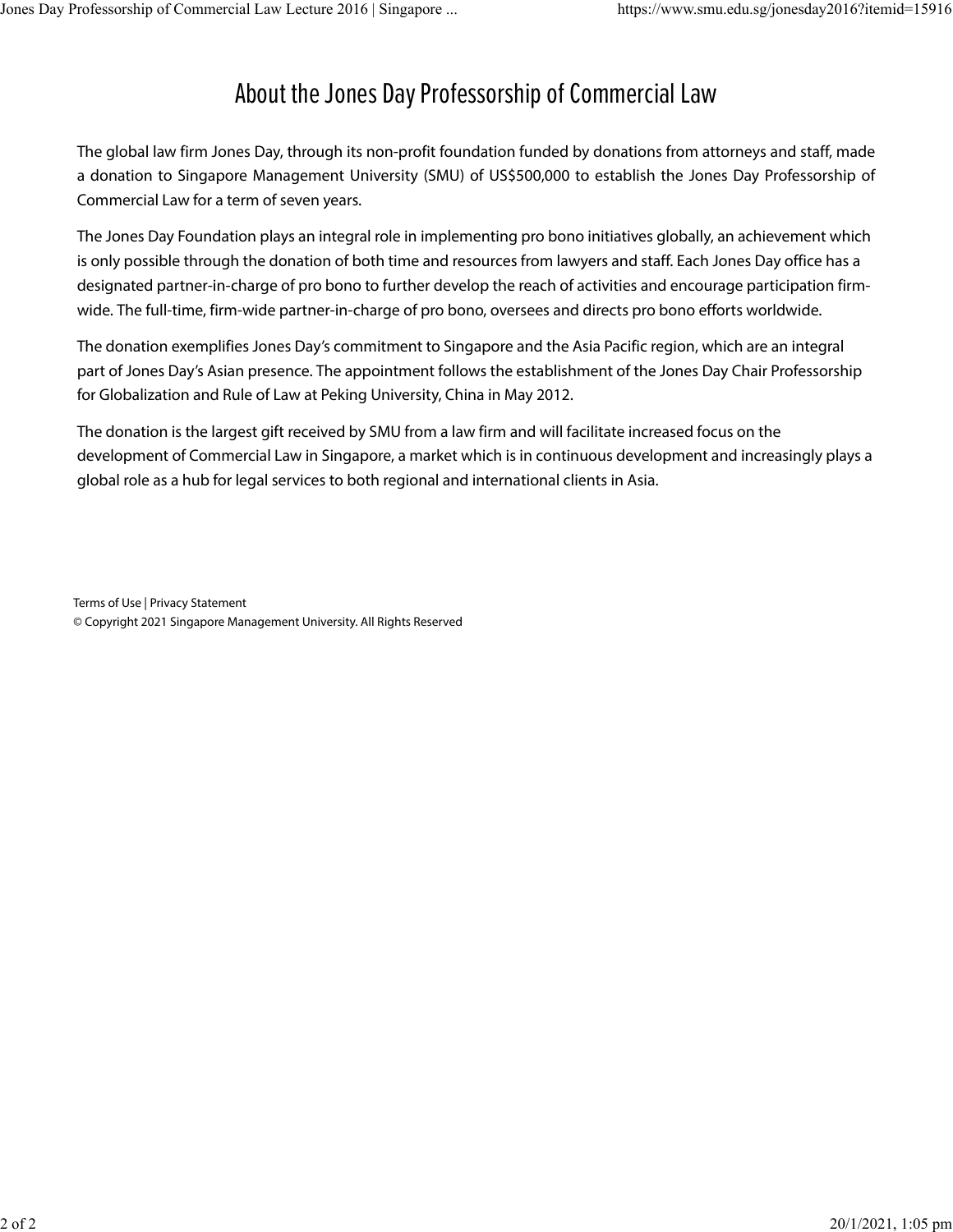

# About the Organisers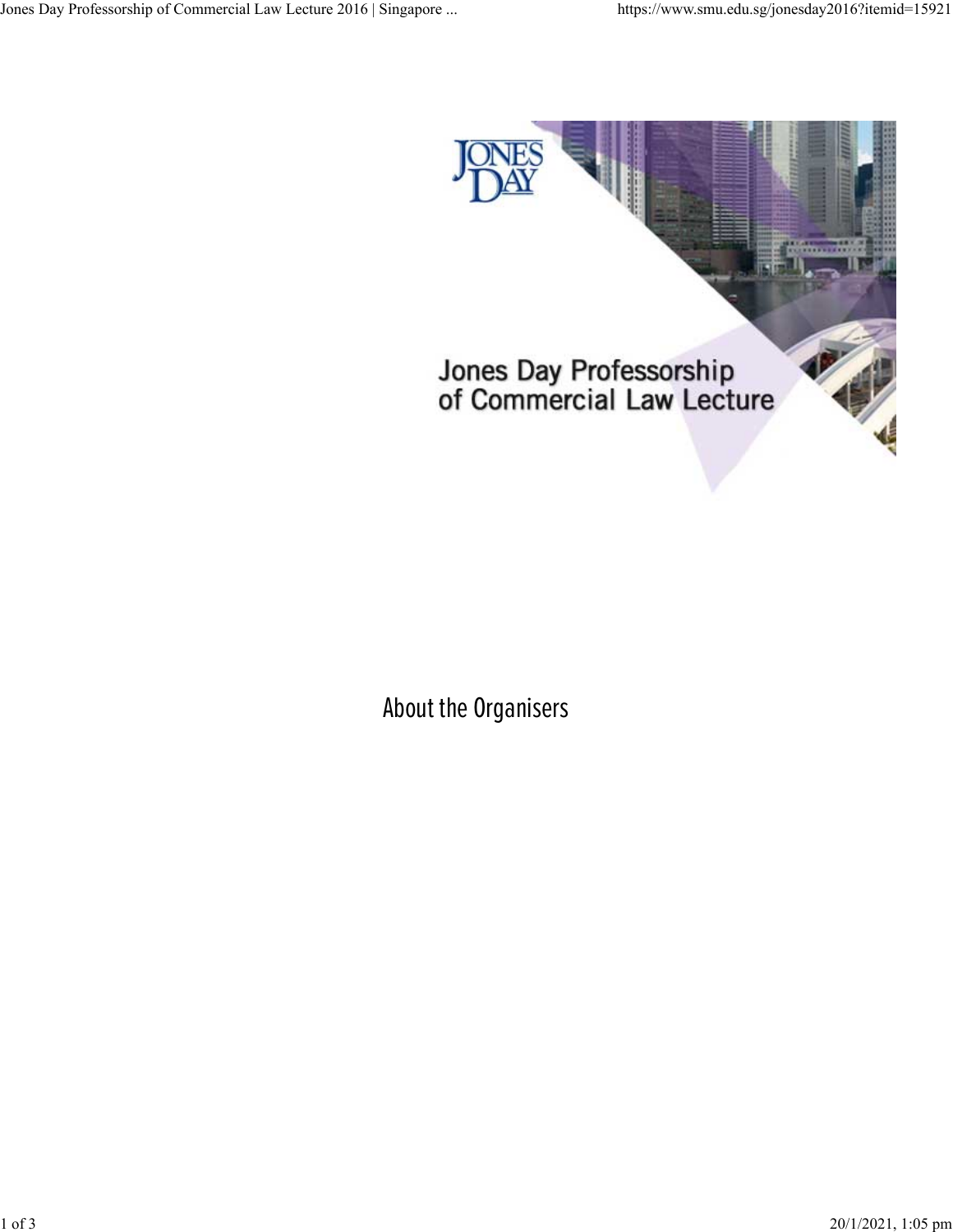### Jones Da

Jones Day is a global law firm with 44 offices in major centers of business and finance throughout the world. Covering 19 countries on five continents, its unique governance system fosters an unparalleled level of integration and contributes to its ranking as one of the best in the world in client service. Jones Day has a long history of, and commitment to, pro bono work, public service, and community involvement around the world. Its pro bono mission is simple - as the global reach extends further and deeper, it will look for new and creative ways to serve and improve all of the communities that have been instrumental in its success. More information about the Firm's commitment to pro bono activities, including an annual pro bono report, is found at http://www.jonesdayprobono.com.

### Singapore Management University

A premier university in Asia, the Singapore Management University (SMU) is internationally recognised for its world class research and distinguished teaching. Established in 2000, SMU's mission is to generate leading edge research with qlobal impact and produce broad-based, creative and entrepreneurial leaders for the knowledge-based economy. It is known for its interactive and technologically-enabled pedagogy of seminar-style teaching in small class sizes.

Home to about 8,000 students, SMU comprises six schools: School of Accountancy, Lee Kong Chian School of Business, School of Economics, School of Information Systems, School of Law and School of Social Sciences, offering a wide range of bachelor's, master's and PhD degree programmes in various disciplines.

With an emphasis on generating rigorous, high impact cross-disciplinary research that addresses Asian issues of global relevance, SMU faculty collaborates with leading foreign researchers as well as partners in the business community and public sector through its research institutes and centres.

http://www.smu.edu.sg

## CENTRE FOR CROSS-BORDER COMMERCIAL LAW IN ASIA

The Centre for Cross-Border Commercial Law in Asia (CEBCLA) facilitates research in all areas of commercial law especially in the Asian context. CEBCLA aims to be the leading Asian centre of research in commercial law which is informed by a variety of research methods including doctrinal, theoretical, empirical, historical and comparative perspectives. The goal is that CEBCLA will act as the meeting point and first port of call for scholars, leading practitioners, governments and policy makers pursuing rigorous, informed and significant research in commercial law in Asia.

http://cebcla.smu.edu.sg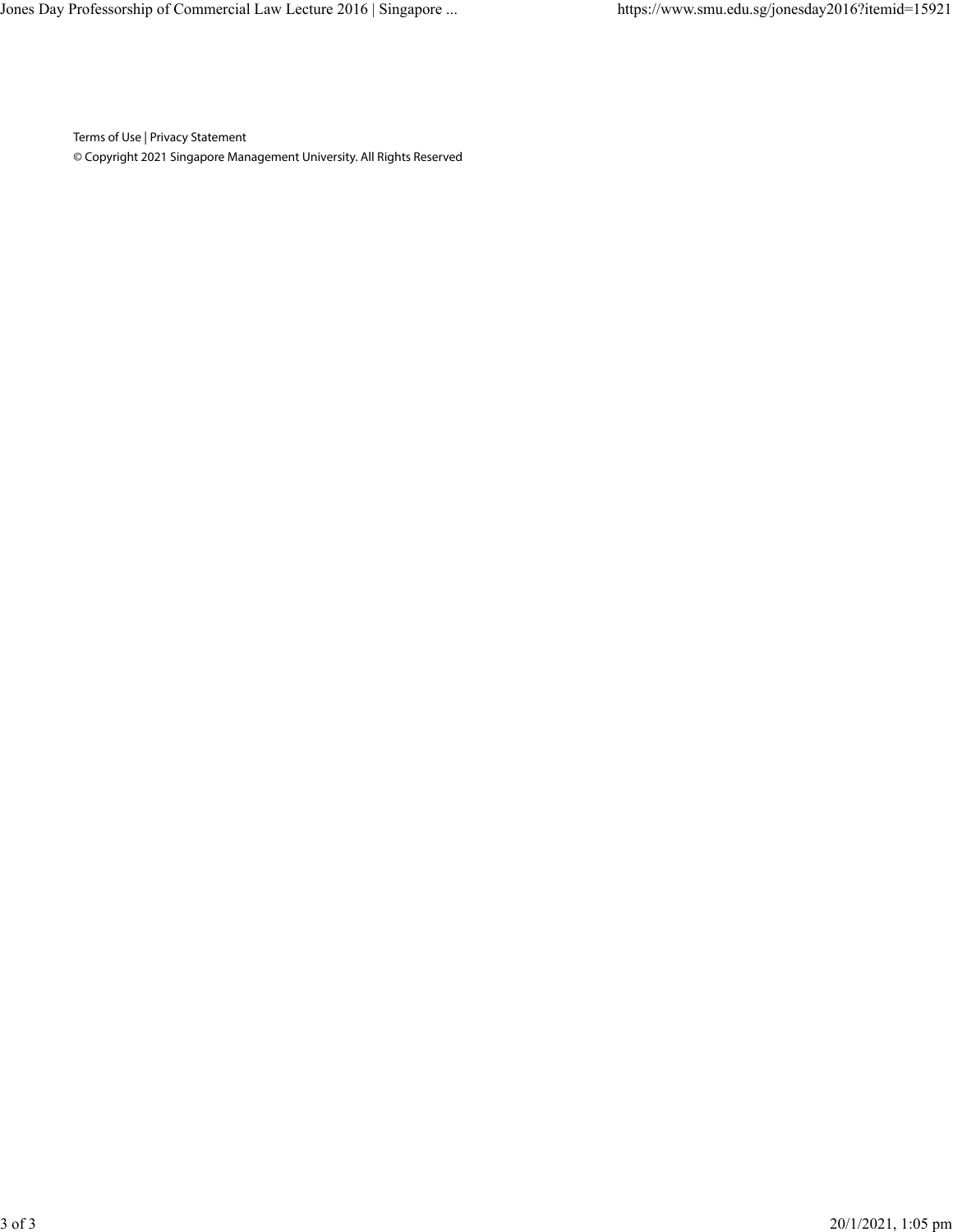

## Synopsis of Lecture & Download Paper

## TAMING THE MACHINE? LIABILITY& RESPONSIBILITYFOR MACHINELEARNING TECHNOLOGY

Machines are making our decisions. Autonomous vehicles, medical diagnosis, financial transactions – these are already happening. But what if the machine makes a wrong decision and causes loss to someone? This lecture will ask who is currently responsible at law, and who ought to be. Can the existing law cope, or do we need a new liability regime? Is anyone responsible for machine decisions? Should we regulate machine decision-making technology to protect fundamental societal interests and require accountability for decisions?

Following the presentation, Jones Day partner, Elizabeth Cole, will comment on the presentation by Professor Chris Reed.

### **2015**

Please click on **[this](https://law.smu.edu.sg/sites/default/files/law/CEBCLA/Notes_Confidentiality_in_International_Arbitration.pdf) link** to download the past paper from the presentation.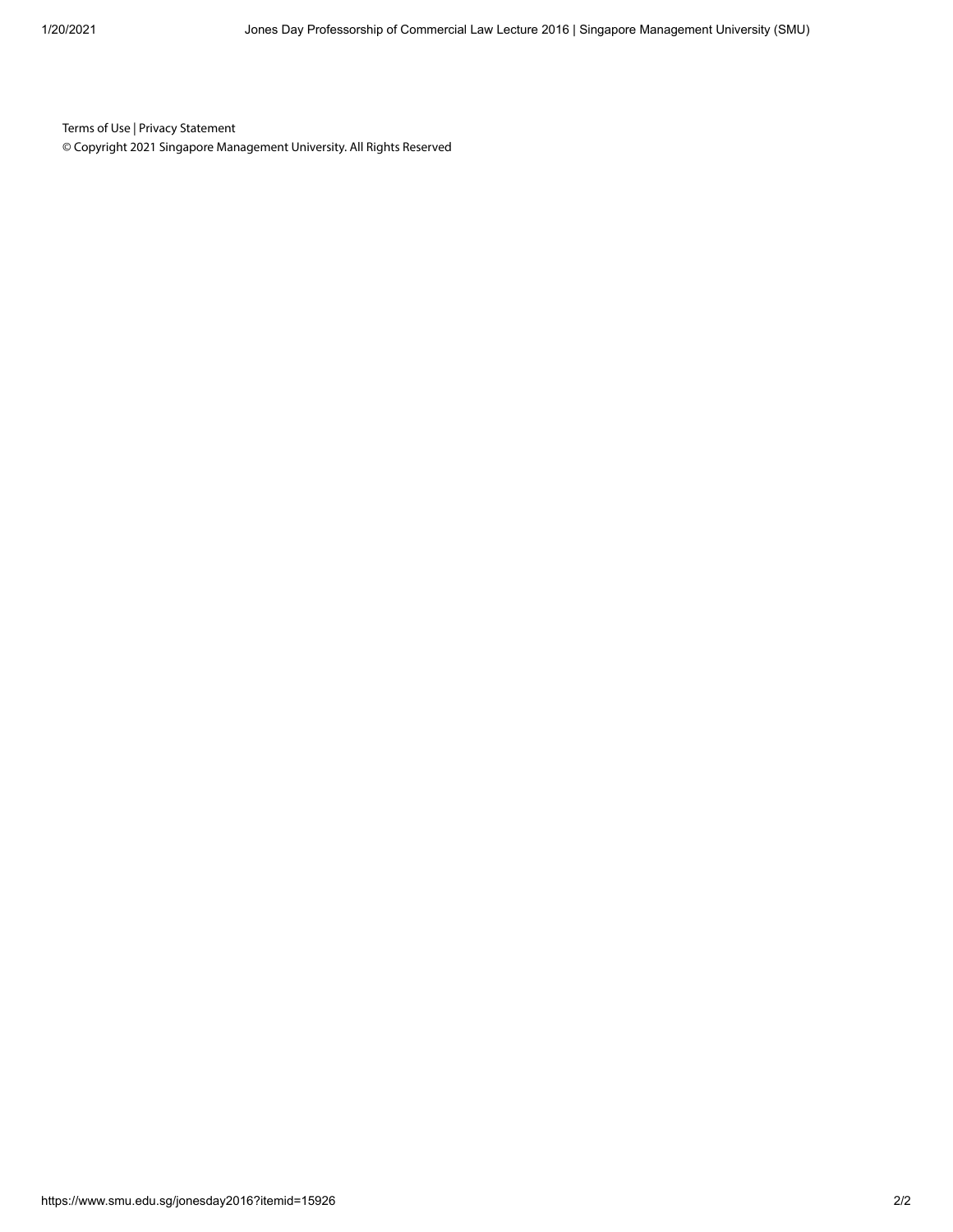

### About the Speakers

**Chris Reed** is Professor of Electronic Commerce Law at the Centre for Commercial Law Studies, Queen Mary University of London, where he was formerly Director of the Centre and subsequently Academic Dean of the Faculty of Law & Social Science. He consults to companies and law firms, having previously been of counsel to the City of London law firms Lawrence Graham, Tite & Lewis and Stephenson Harwood.



Chris has worked exclusively in the computing and technology law field since 1987, and has published widely on many aspects of computer law; his latest book is Making Laws for Cyberspace (OUP 2012), and he is currently working on a new book, Rethinking Jurisprudence in Cyberspace with Andrew Murray.

**Professor Chris Reed** London

Queen Mary on Science and Technology, worked as an Expert for the European Commission, represented the UK University of Government at the Hague Conference on Private International Law and has been an invited speaker at From 1997 to 2000 Chris was Joint Chairman of the Society for Computers and Law, of which he is an inaugural Honorary Fellow. He has acted as Specialist Adviser to the House of Lords Select Committee OECD and G8 international conferences.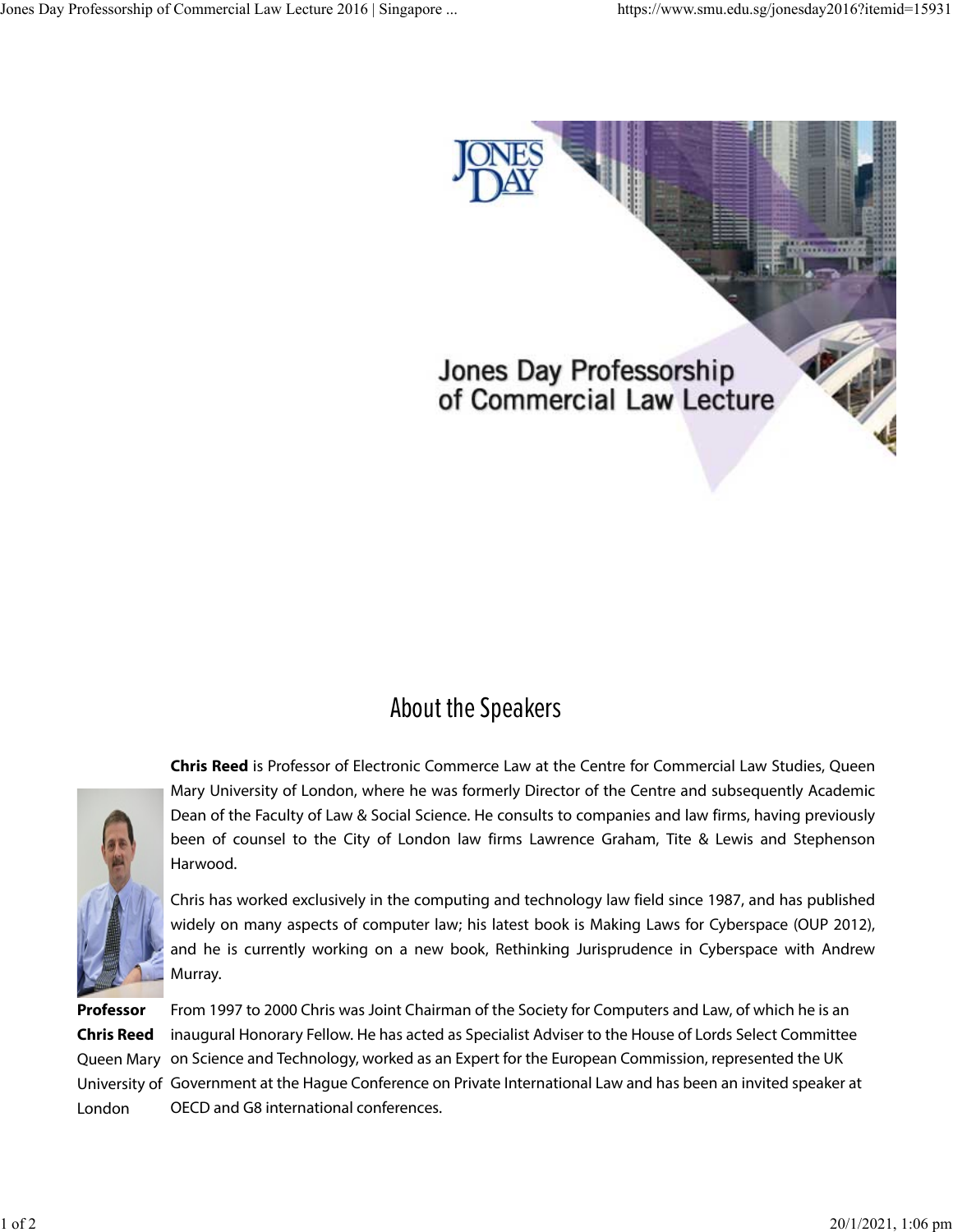

**Elizabeth Cole'**s practice encompasses M&A, compliance, risk management, investigations, employment, and general corporate and commercial issues. She has diverse corporate and commercial experience throughout the Asia-Pacific region having worked for more than 20 years in Brisbane, Hong Kong, Jakarta, Melbourne, Shanghai, Singapore, and Sydney. She has represented multinationals on the establishment, structuring, and operation of their businesses in the PRC, including preparation of joint venture agreements, articles of association, and all associated contracts such as land use contracts, franchise agreements, trademark licenses, management contracts, and technology transfer agreements. She also has assisted clients in reviewing employment contracts, hiring and firing practices, and

**Elizabeth Cole** Partner, Jones Day Singapore

workplace practices and policies to ensure that they comply with local PRC regulations, including the new Labor Contract Law and Employment Promotion Law.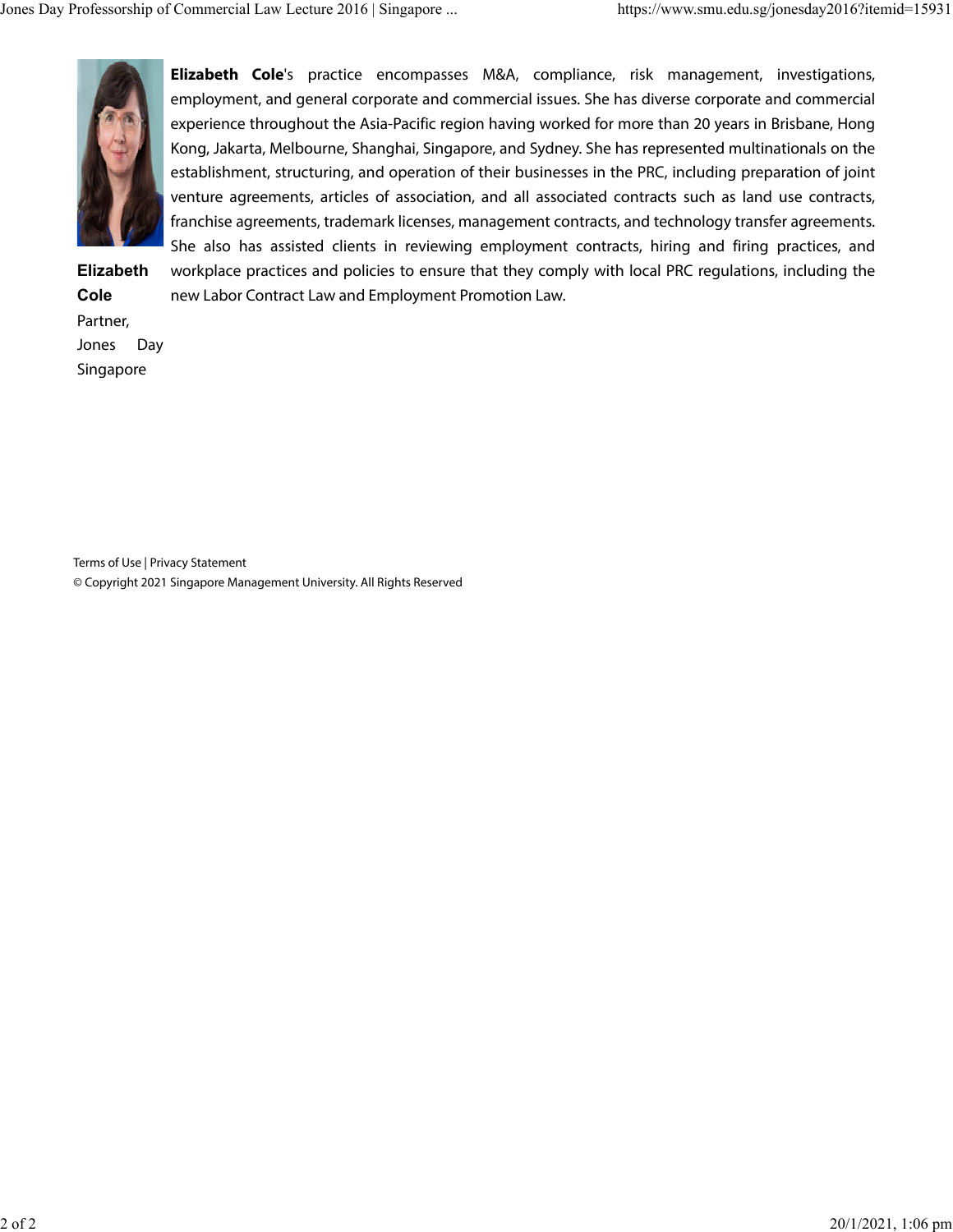

# Registration

Click here to register.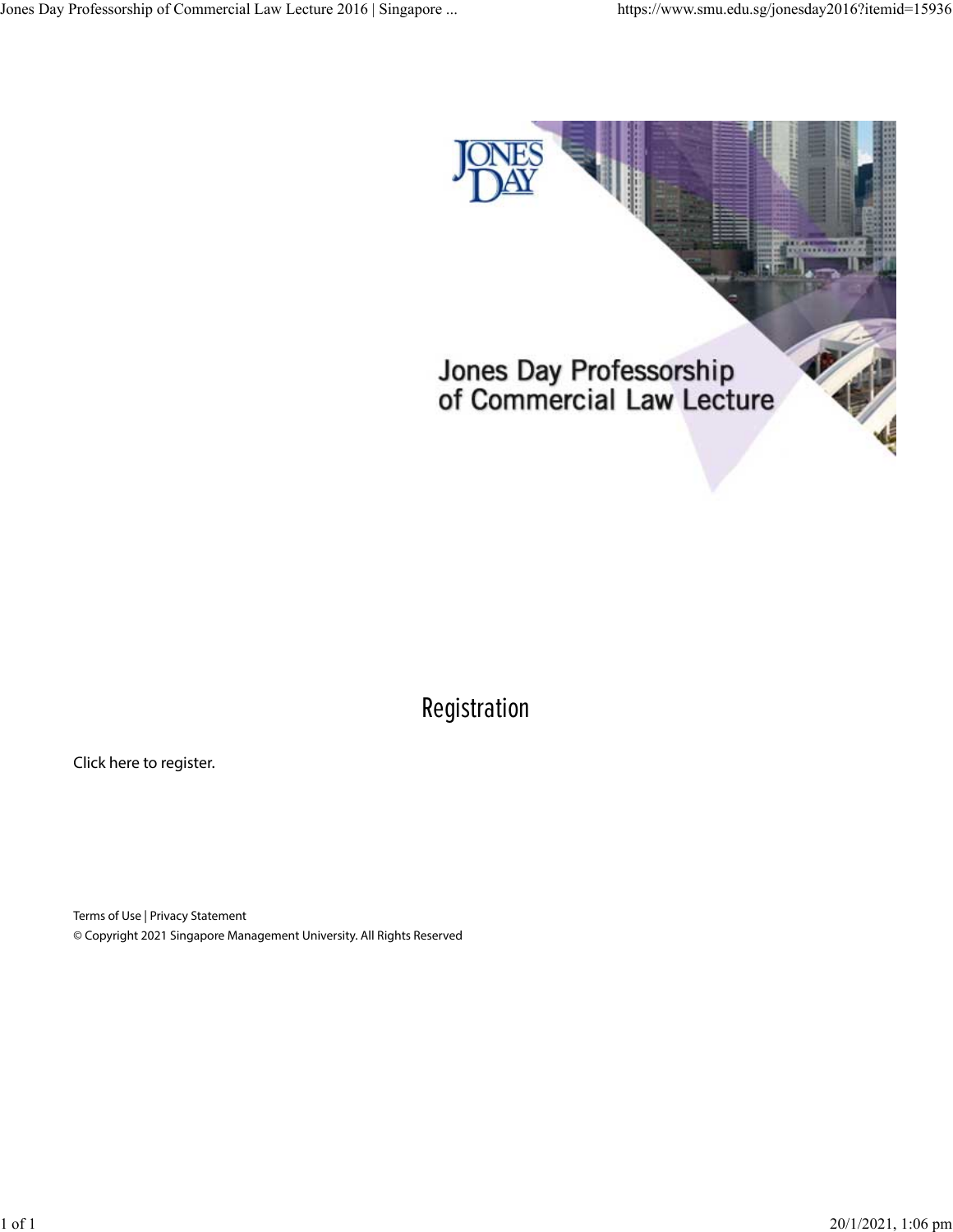

Location Map



SMU Campus Map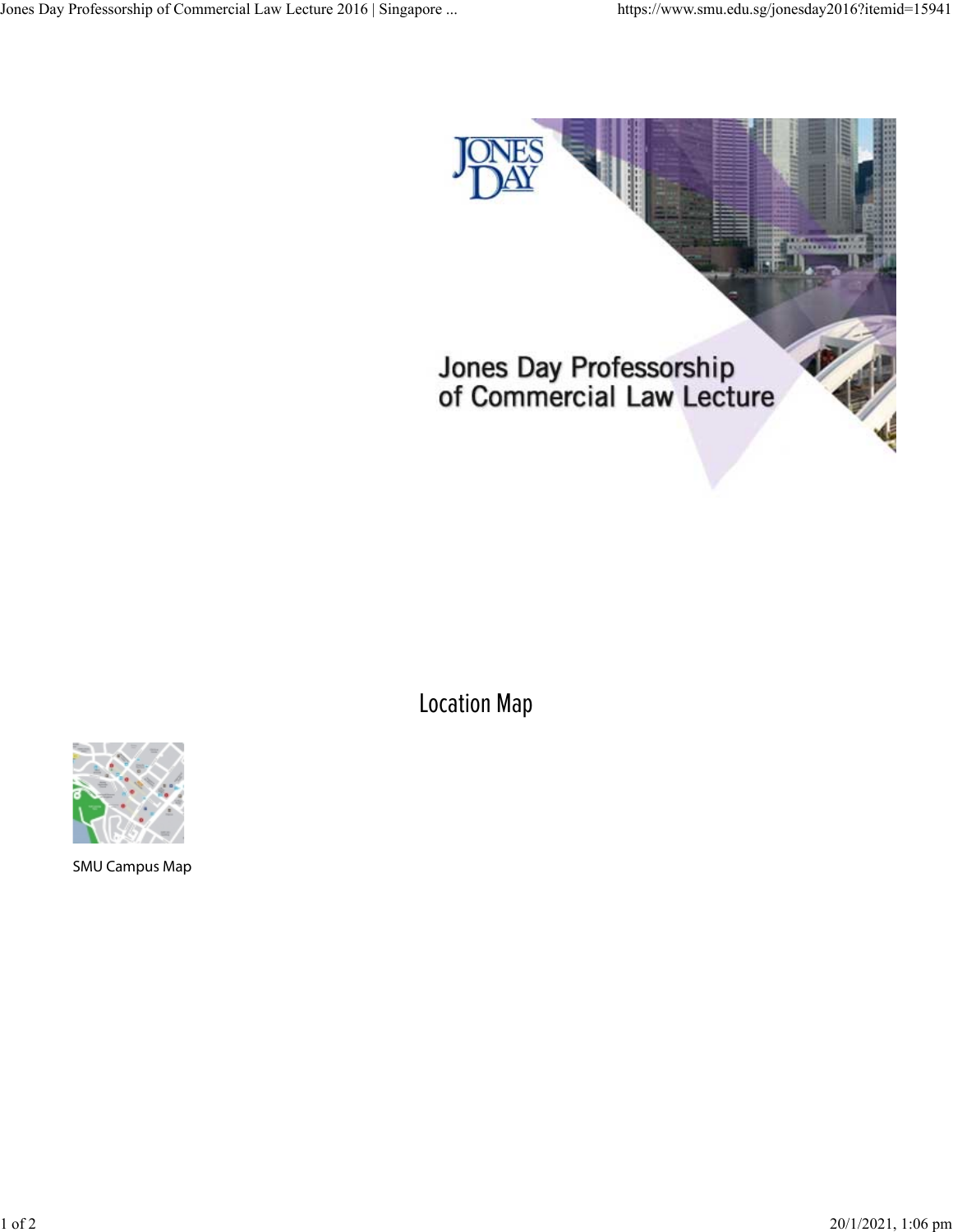### How to get here

Singapore Management University Mochtar Riady Auditorium Administration Building, Level 5 81 Victoria Street Singapore 188065

| <b>Bus Service Numbers :</b><br><b>NTUC INCOME CENTRE</b><br>(Bras Basah Road) | <b>Bus Service Numbers:</b><br><b>GRAND PACIFIC HOTEL</b><br>(formerly Allson Hotel)<br>(Victoria St) |  |
|--------------------------------------------------------------------------------|-------------------------------------------------------------------------------------------------------|--|
| 106, 111, 131, 14, 14e, 16, 162, 162M, 167, 171, 175, 36,                      |                                                                                                       |  |
| 502, 502A                                                                      | 12, 175, 2, 32, 33, 51, 61, 63, 7,<br>80                                                              |  |
| 518, 518A, 551, 575, 576, 577,                                                 |                                                                                                       |  |
| 578,579,580,581,7,700,700A,77,857                                              |                                                                                                       |  |

#### **MRT Stations :**

City Hall MRT (EW13/NS25) Bras Basah MRT (CC2)